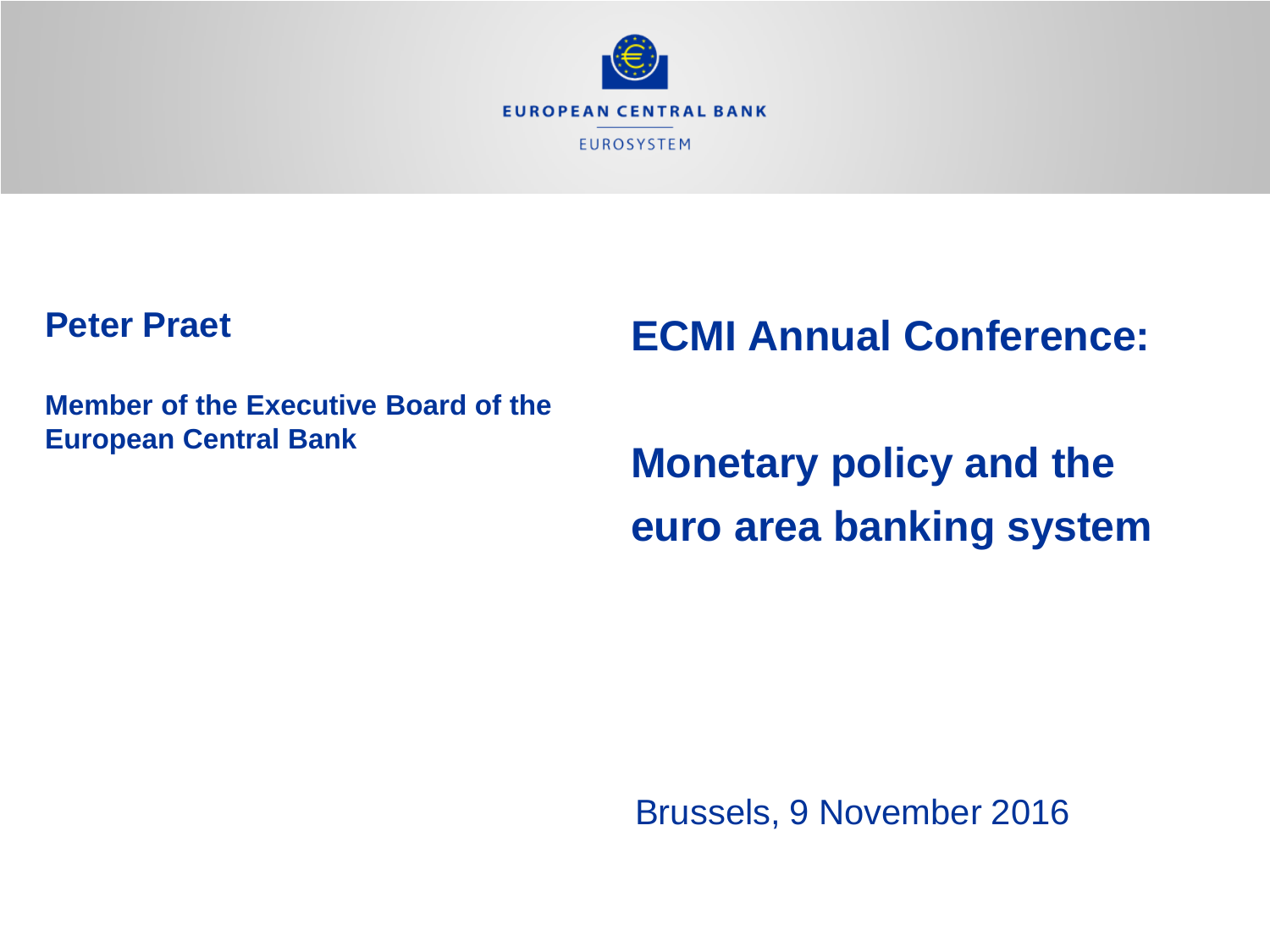### Past recoveries and the evolution of potential GDP

# *(peak of business cycle = 100)* 94 96 98 100 102 94 96 98 100 102 Q Q+5 Q+10 Q+15 Q+20 Q+25 Q+30 1974Q3 1980Q1 1992Q1 2008Q1  $--- 2007Q4 (US)$

**Euro area GDP growth across recoveries**





**Euro area potential GDP** *(index;1999=100)*

*Sources: European Commission Spring 2016 forecast, Output Gap Working Group. Note: Counterfactual potential GDP assumes that potential GDP continued to grow at its 2007 growth rate.*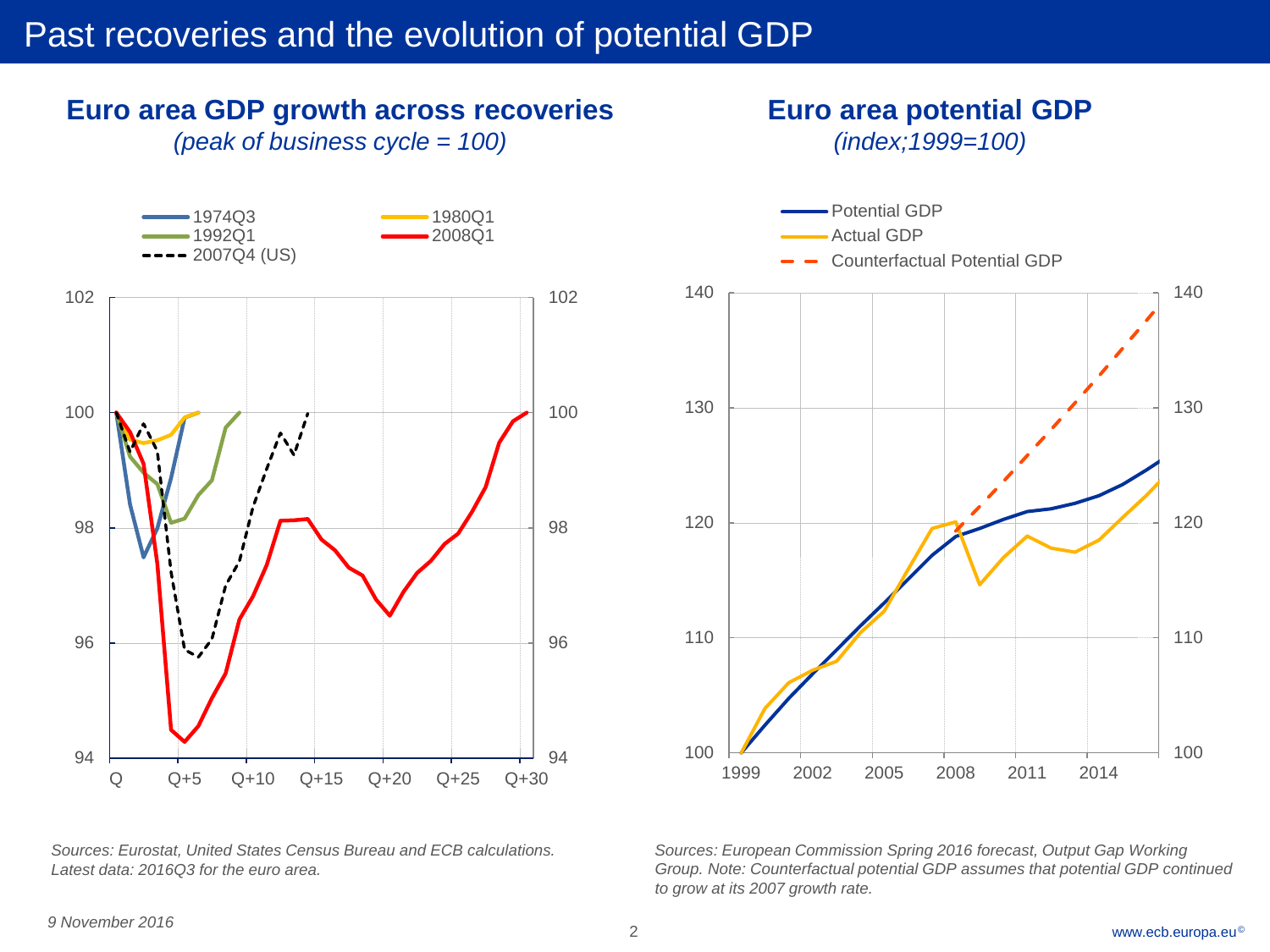#### **Output Gap Measures** *(percent of potential output)*

**Global PMI Composite Output**  *(diffusion index, seasonally adjusted)*



*Source: IMF WEO, ECB staff calculations. Note: AE consists of United States, United Kingdom, Japan, Canada, Sweden, Switzerland, Denmark; EM7 consists of China, Brazil, Russia, India, Turkey, Korea, Mexico. The weights are calculated according to GDP share.*



*Source: Markit and ECB staff calculations. Latest observation: September 2016.*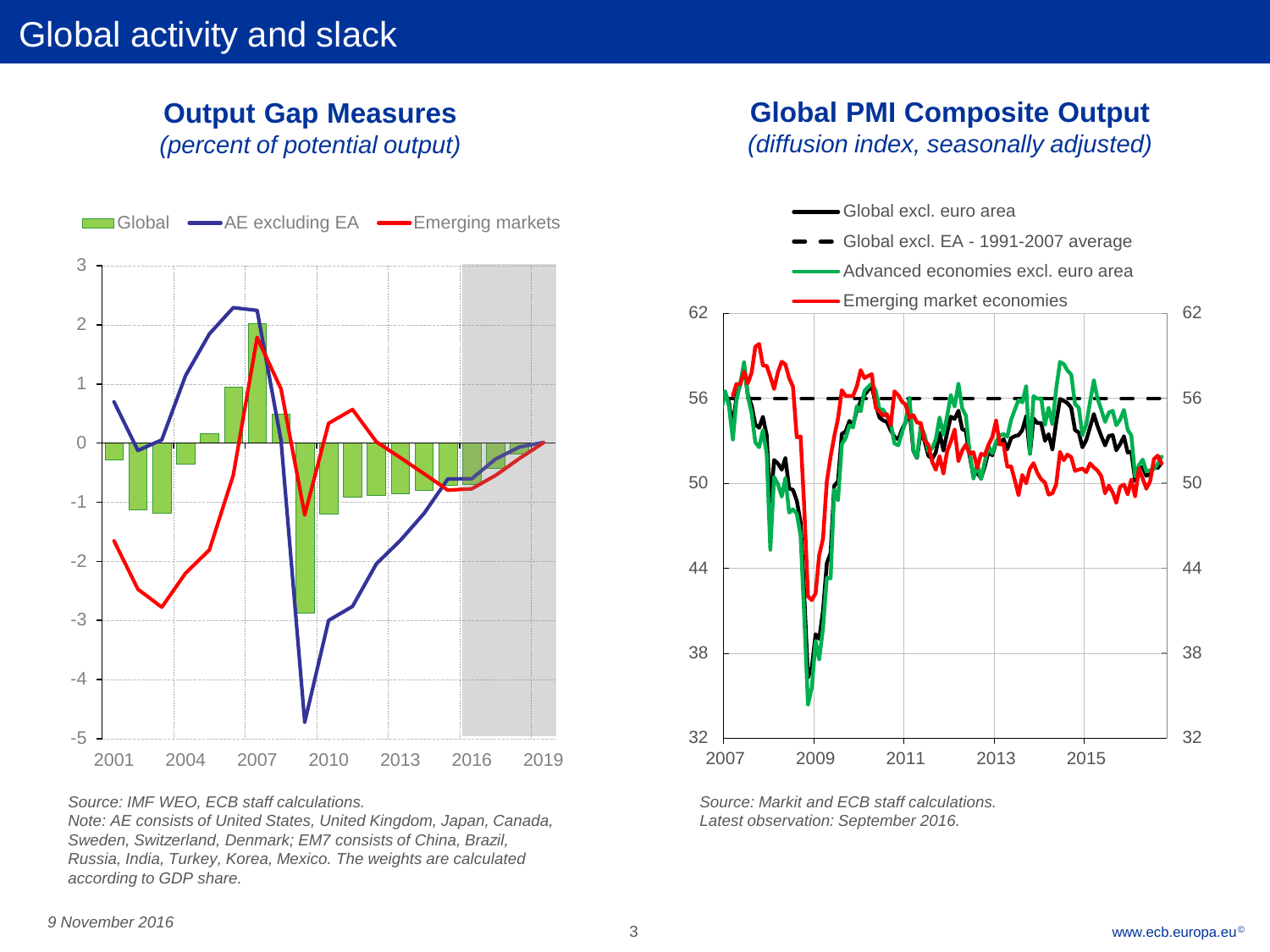## Euro area inflation and economic activity

### **HICP and HICP excluding energy and food**

*(annual percentage changes)*

**Real GDP, composite PMI and ESI** 

*(q-o-q % change, index and percentage balance)*



*Source: Eurostat and ECB calculations. Latest observation: October 2016 (flash estimate).*



*Sources: Markit, Eurostat and ECB.* 

*Note: The ESI is normalised with the mean and standard deviation of the PMI. Latest observations: 2016Q3 for GDP, October 2016 for the ESI and the PMI.*